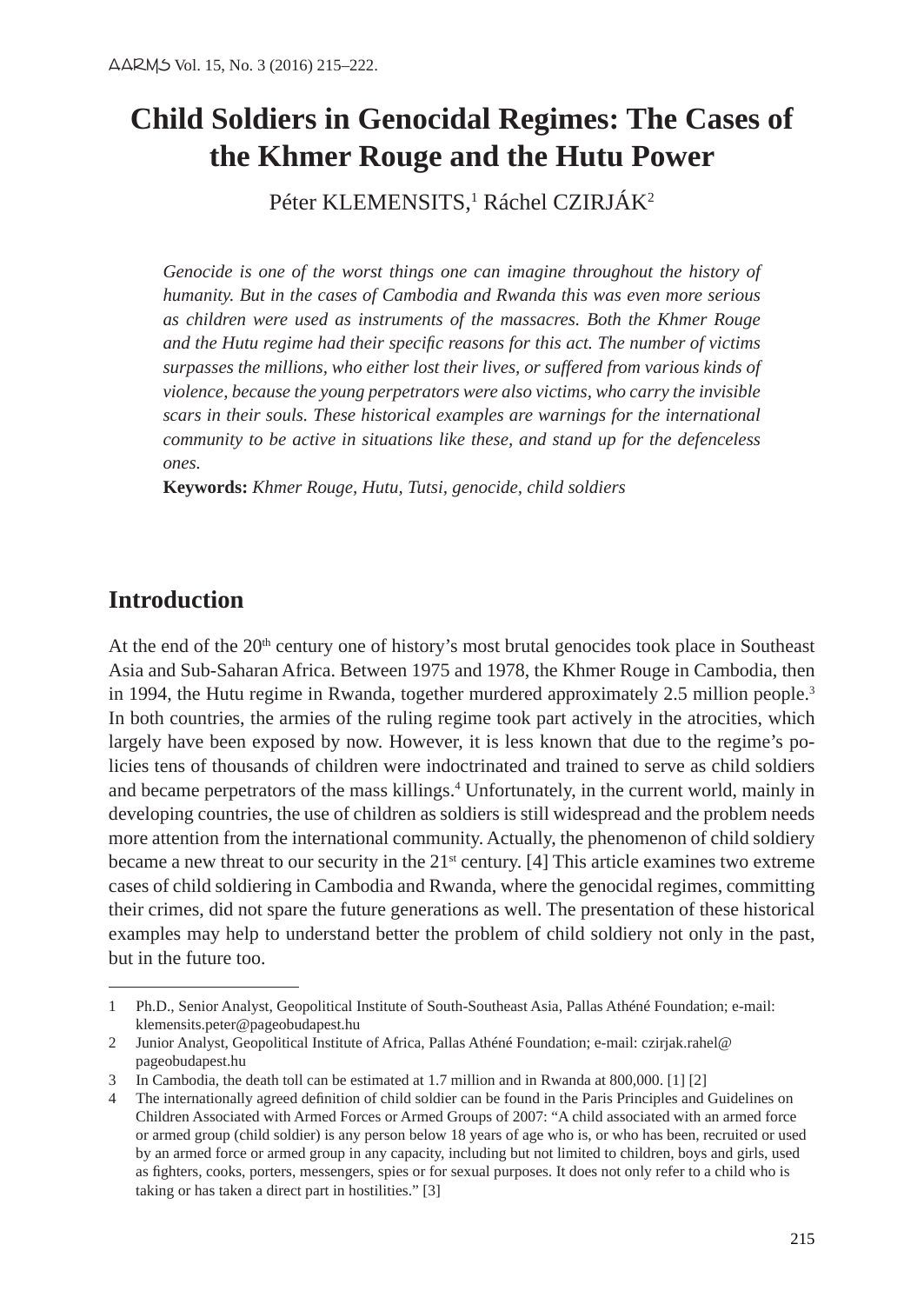# **The Kampuchean Revolutionary Army**

The Khmer Rouge, under the leadership of Pol Pot, the General Secretary of the Cambodian Communist Party had started to revolt against the Sihanouk administration in the 1960s, then after the fall of the Prince in 1970, continued the fight against the US backed Lon Nol government. In the context of the Vietnam War, China and North Vietnam supported the Khmer revolution, thus in spite of the US bombing and the financial-military aid received by Lon Nol, by April 1975, the Khmer Rouge victory became reality. The Ultra Maoist regime set about to transform the country thoroughly at once, for which the loyalty of the army were needed. Between 1975 and 1978, the Communist Party, through the use of armed forces did everything to exterminate the enemies of the revolution, inside and outside of the country as well. Finally, from 1976 the clashes with Vietnam become continuous, and two years later the attacking Vietnamese army caused the overthrow of the regime.<sup>5</sup> [5] The unified Kampuchean Revolutionary Army came into being only in 1976, under the overall command of Son Sen, the Minister of Defence and the Chief of the General Staff. The army consisted of more than 72,000 soldiers in 9 divisions, as regular troops. Beyond that, there were the regional troops and militias in the zone, region and district level. [6]

The weapons and munitions flowed from China and Vietnam, therefore the Khmer commanders just had to concentrate on the drafting and training of the troops. In accordance with the official policy of the communist party, the poor and the lower middle class peasants made up 98% of the soldiers, as they were to be the bases of the rural revolution, imagined by Pol Pot.<sup>6</sup> [7] In the first half of the 1970s, people from the remote villages and mountains volunteered for military service in the ranks of the Khmer Rouge, conscription was only later introduced in consequence of the serious losses suffered on the battlefields. After the victory, everyone had to serve the revolution: the people from the cities ("new people"), like former soldiers, intellectuals, factory workers and other "enemies" were employed in agriculture, while the poor destitute were recruited for cadres in the army and the security forces.

# **Children in the Armed Forces**

From the beginning, the Khmer Rouge considered the youth within the lowest social classes as the core force implementing the revolution. As Pol Pot declared: "It is the youth of today who will take up the revolutionary tasks of tomorrow." [8: 16] The Khmer leader, like Mao Zedong during the Great Leap Forward and the Cultural Revolution, turned to the youth whose role in the revolution was to be the "dictatorial instrument of the party." [9: 5]

In theory, the basic education of the youth was compulsory, but during the rule of the Khmer Rouge illiteracy rates remained high as indoctrination in communist ideology was given priority and the need to serve in the armed forces became imperative. The young children in most cases were taught the use of small arms and the laying of landmines.<sup>7</sup> Often

<sup>5</sup> Following the fall of the Khmer Rouge administration, Pol Pot and his army retreated to the Thai border and remained as a considerable military force until the middle of the 1990s.

<sup>6</sup> The General Secretary promptly realized that the less educated poor are the perfect candidates to follow orders without questioning and fight loyally under the guidance of the party.

<sup>7</sup> Children in general were used as forced labour as well and those who refused military service were sent for re-education at working sites for example digging canals, or simply tortured and executed with their family members too.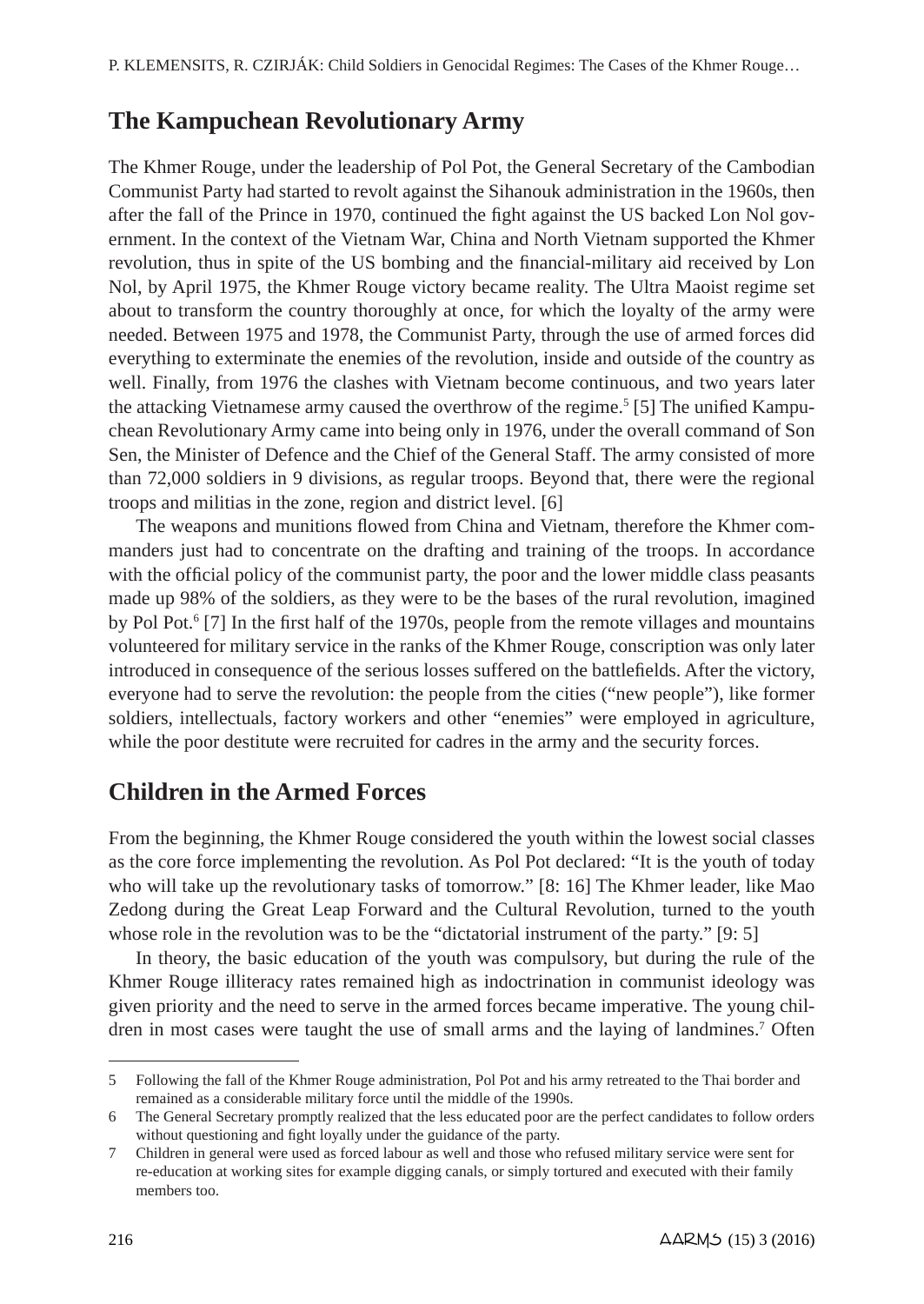conscription concerned 10–12 year-olds, who after indoctrination were to be the most brutal cadres of the regime at the ages of 12–15. There are no records available for how many children were used as combatants in Cambodia, but their numbers can be estimated as tens of thousands during the 1970s and 1980s.<sup>8</sup> For the brutal Khmer Rouge regime the youth were the perfect soldiers as "it is […] easy for the commanders to give orders because the children did not have a conscience and are illiterate […] they don't know what is good what is bad. So, they simply follow the orders the commanders give them." [10: 28]

Child soldiers in possession of small arms could control and intimidate the civil unarmed masses, but the military knowledge they mastered and their physical abilities did not make them eligible to become an efficient army in the battlefield, though this did not cause anxiety for Pol Pot and his entourage. During the siege of Phnom Penh in 1973, the young Khmer Rouge army already suffered incredible losses which demonstrated the leadership's total disregard for the lives of their men. Later against the Vietnamese army this attitude did not alter, thus the masses of the children were to be nothing other than just cannon fodder in the eyes of their superiors. [11]

According to the extreme communist ideology, the Khmer Rouge did not draw distinction between young males and females and recruited girls in much greater numbers than the other combatting factions. Recent studies suggest that in the world presently, around 40% of all child soldiers are female, but in Cambodia during the 1970s this rate was probably higher. [12] Cambodian girls could have been valued similarly to the African ones: they were perceived "as highly obedient and easily manipulated […] and ensure a constant pool of forced and compliant labour."9 [12] Due to the latest research, now it is evident, that young women played a significant role on every level of the Khmer Rouge administration, even if in the past, it was understated.

## **Child Soldiers: Perpetrators and Victims**

Child soldiers in Cambodia can no doubt can be seen as victims of the brutal regime, who after indoctrination could be turn into perpetrators of the mass killing as well. There is no exact numerical data of the children who participated in the atrocities, let alone the young girls, but the survivors accounts correspond in this aspect, that the average ages of the security force and the army personnel were especially young. The personal stories, through the recollections of some former child soldiers may help to understand the human tragedy that was played out in full during the Khmer Rouge in Cambodia.

As a result of her memoirs, the story of Loung Ung became known all over the world.<sup>10</sup> The 7 year old girl was taken from her family (previously her parents were killed by the Khmer Rouge) to be trained as a child soldier, but she survived the regime and settled down in the USA with her eldest brother. Her own records demonstrated clearly the ordeal the children went through: "I was a very angry kid. I was so angry the supervisor at one of

<sup>8</sup> Still in the middle of the 1990s, the Khmer Rouge army consisted of approximately 2,000 child soldiers. [13]

<sup>9</sup> Little girls can be used in messenger, reconnaissance and supplier functions much more easily than boys, because they do not arouse the enemy's suspicion.

<sup>10</sup> UNG, L.: First They Killed My Father. New York, Harper Collins, 2006.; UNG, L.: Lucky Child: The Daughter of Cambodia Reunites with her Sister She Left Behind. New York, Harper Collins, 2010.;UNG L.: Lulu in the Sky: The Daughter of Cambodia Finds Love, Healing and Double Happiness. New York, Harper Collins, 2012.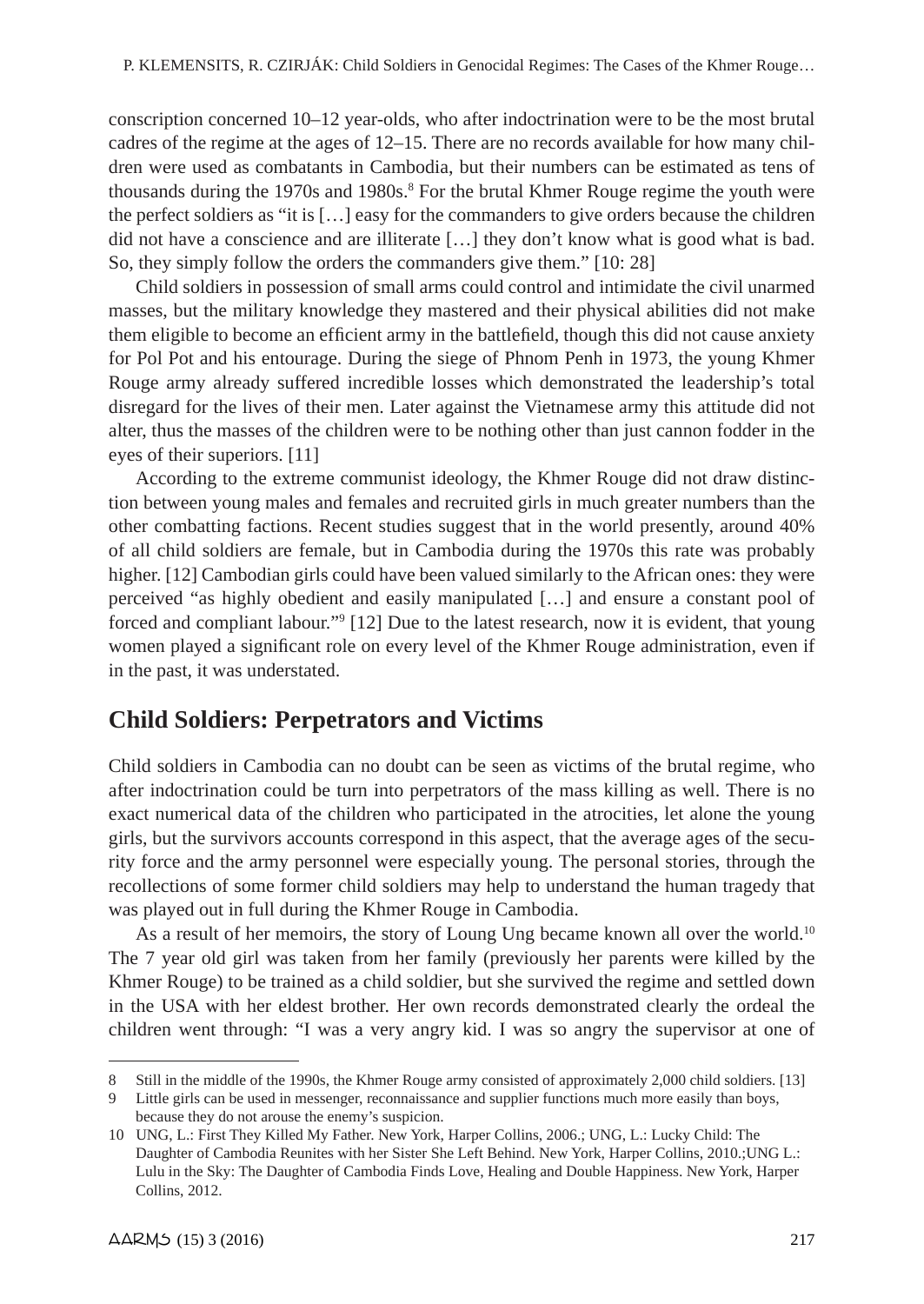the orphanage camps picked me out of many other children to go and be trained as a child soldier. […] I was given a stick to hit people. [...] Instead of learning about compassion and joy and kindness, I was taught to hate. I was taught to kill. […] Because the children of the Khmer Rouge were the saviours of the future, and you all wanted us dead. I grew up with that [...] I grew up thinking you all gonna kill me." [13: 3–4] The other famous narrative is that of Aki Ra, whose parents were also murdered by the Khmer Rouge, and at the age of 10 he was conscripted into the army where he became familiar with landmines. In 1985 he was captured by the Vietnamese, then 4 years later was drafted by the Cambodian Army. Finally, from 1992 with the help of the UN he dedicated his life to clearing mines in his country.11 He remembers the times with the Khmer Rouge as "We believed what they told us, as we didn't have any choice […] [and] I didn't know anything of the outside world." [14] Hong A. Chork one of the co-author of the book *Children of Cambodia's Killing Fields: Memoirs by Survivors*, recalled that as a little child he had to carry munitions for the troops thus "[…] my childhood was lost during those years. […] I will never be able to feel the peace that I did before I turned six." [15: 128]

The recollections of the combatants of the elite Khmer Rouge Division 703 are also revealing. This was the army formation guarding the most infamous Tuol Sleng detention centre and is responsible for numberless killings and tortures.<sup>12</sup> In the early stage of the revolution, poverty and hatred against the Lon Nol government were adequate stimulus for many children to join the communist army. As Top Launh recalled: "I was poor and orphaned of my father from the age of nine. I lived with my mother and four sisters. My family life worsened from one day to the next. Combine that with my belief in the propaganda of the Khmer Rouge, and that is why in 1973 when I was fourteen years old, I volunteered to join the army." [7: 13–14] Later the conscription still could not been avoided. Ieuv Lay stated that "Since all members had been drafted into military service, in late 1973 the sub-district chief selected me for the region army like all the others. Then, whether I wanted to or not, I forced myself to join the military. If I had not done as assigned, the village chief would have persecuted me and my family." [7: 18]

Many of these Khmer Rouge child soldiers were involved in the atrocities as well. Tuy Kin, a former "red female combatant" of the Division 12, who was drafted at age 14, took part in the battles until the capture of Phnom Penh, then became the member of the guard securing the Tuol Sleng Prison. Although she has insisted that she never killed people, she was sentenced to 18 months of prison for the involvement in the killing of 300 prisoners. [14] However, there are many more former child soldiers in Cambodia, who escaped from justice and have never been held accountable for their acts.

#### **The Killing Machine of Genocide in Rwanda**

For the public interest, Rwanda was almost unknown until 1994, when the country drew the world's attention: in a few months, hundreds of thousands of people lost their lives in massacres. But the media often reported mistakenly about the events as the exacerbation of ancient tribal enmity. In reality, it was a consciously planned action by the official government. The

<sup>11</sup> Between 1992 and 2007 he personally defused about 50,000 mines.

<sup>12</sup> In the Tuol Sleng or S–21 security prison approximately 20,000 people were executed during the rule of Pol Pot.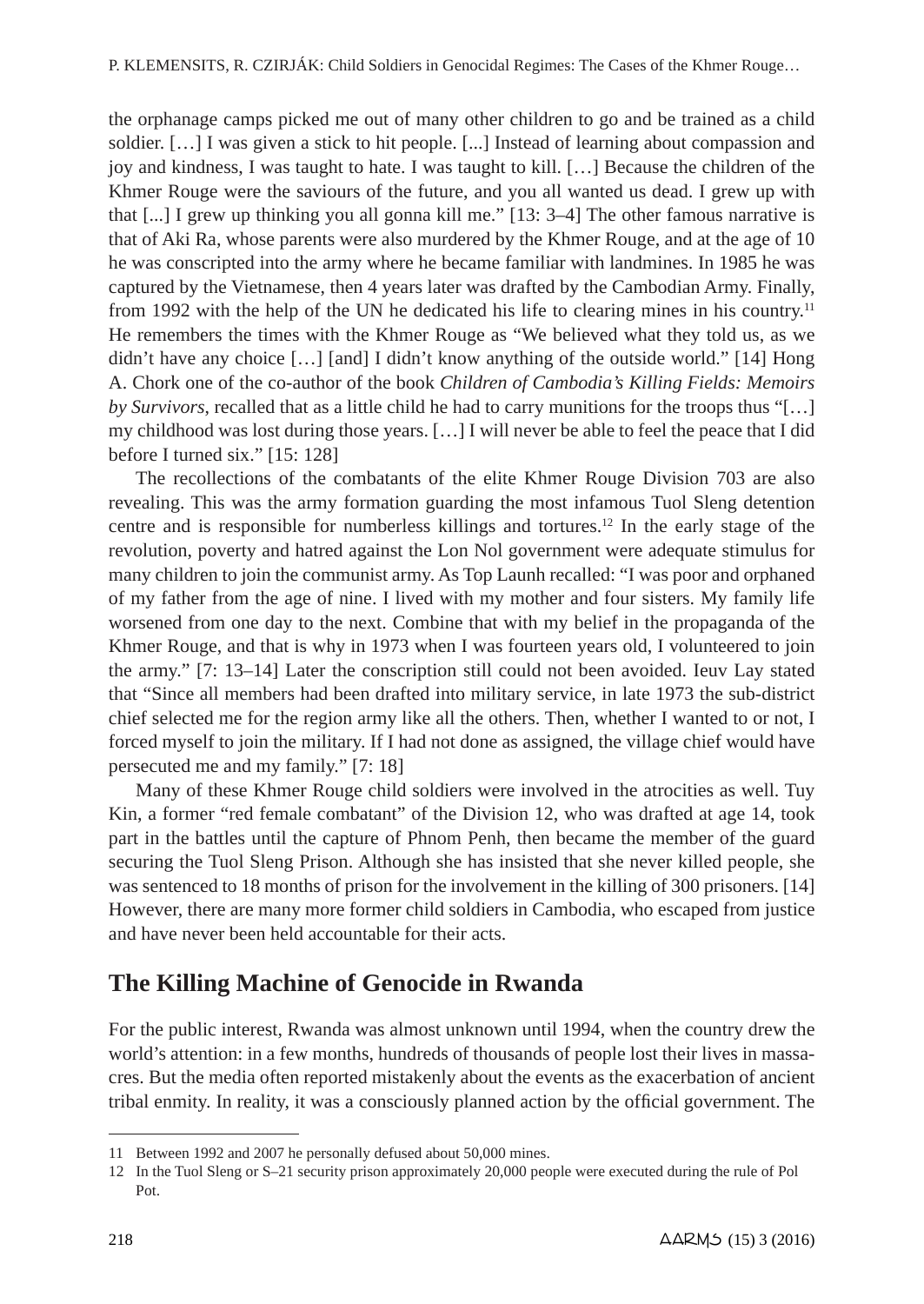Habyarimana-led Hutu government, which had been in power since 1973, was becoming more and more extremist, as the economic and political situation was worsening. For them, the final solution was the total extermination of the Tutsi population in Rwanda.

Between 1990 and 1992, Rwanda doubled its spending on weapons – and as a result the IMF and the World Bank suspended granting part of their aid. [17] A vast amount of machetes was imported into the country,<sup>13</sup> which became the genocide's notorious weapon, as most of the murders were carried out with them. [18]

In 1993, a nationwide self-defence program was announced, where the (Hutu) population was armed, they were trained to use firearms and also involved in local patrol services. [18] The genocide was implemented by, in addition to the trained population, the State Army (Rwandan Armed Forces – Forces Armées Rwandaises [FAR]), the police, the political parties and their militias. Among the latter, perhaps the most notorious was an extremist paramilitary organization, the Interahamwe, established as the youth organization of the ruling party.

The militia held three week long trainings in Rwandese military camps, for nearly 2,000 people, who allegedly were so well-prepared that 40 of them could kill 1,000 Tutsis in twenty minutes. [19] Roméo Dallaire, the Force Commander of United Nations Assistance Mission for Rwanda (UNAMIR), said in his reminiscence that according to one of his informants, lots of children took part in the Interahamwe's training. The core group of the organization was supplied with weapons, and the children were given machetes during the preparation, the use of which did not cause them trouble because they used them during agricultural work. [20]

## **Children as Participants of Genocide**

The Hutu leadership used thousands of children as instruments of genocide, who attended the slaughter as members of the army, or the Interahamwe, or were activated due to the general mobilization of the civilian population. But child soldiers – called "kadogo" in Swahili – did not fight only on the side of Hutus. A few days after April 6, the Rwandan Patriotic Front (Front Patriotique Rwandasi – FPR), led by Paul Kagame, attacked the genocidal regime and started to recapture the country. A lot of children were recruited into these guerrilla struggles as well. [21]

The use of children as soldiers basically resulted for two reasons. The first reason was that a significant and rapid increase took place in the number of military troops. Between 1990 and 1993 the number of the FAR soldiers increased from 5,000 to 28,000. Within the same period, the FPR swelled from 3,000 to 22,000 fighters. [20] With such a rate of expansion the presence of child soldiers is not surprising, since both sides' – especially the FPR – human resource requirements could only meet scarce resources. [20]

The other reason was – similarly to the Cambodian case – the children's emotional and mental immaturity, which made them more vulnerable to the government's hateful propaganda than adults. In addition, as in Rwanda children are taught to obey adults, they carried out orders more readily from the authorities than adults. [21]

The number of children participating in the genocide is estimated from 4,500–5,000. According to the Human Rights Watch, at least 5,000 children and juveniles have been arrested on genocide charges, [21] UN sources claim that from the 120,000 persons in custody, nearly

<sup>13</sup> Between January 1993 and March 1994, a total of 581,000 kg, approximately enough quantity to arm the third of the Hutu adult male population. [18]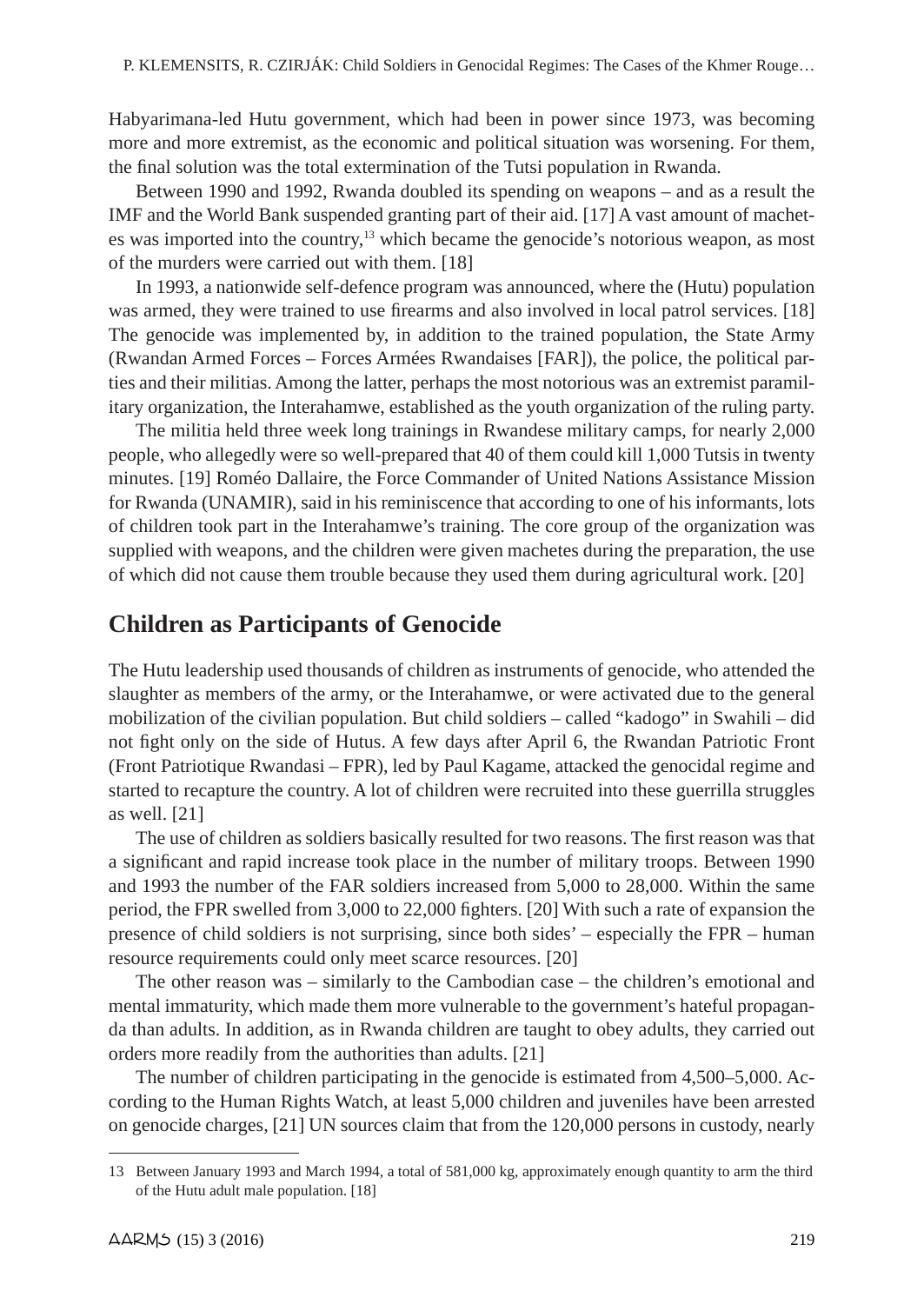4,500 had been younger than 18 years at the time of the genocide. [22] According to a study conducted by the Rwandese government in 1996, the number of kadogos were the same in the Tutsi army, fighting against the genocidial: 5,000 children were identified in the FPR, of whom 2,600 were younger than 15 years. [23]

The child soldiers functioned in many different areas in the Armed Forces. A Rwandese survey of 1995 interviewed eyewitnesses who said that among the children there were a number of persons who had to supervise the condemned ones to prevent their escape. Others worked as informers pretending to be orphans, and asked people to hide them. Then, a few days later they returned to the militia and revealed the names and whereabouts of those people. [24]

Witnesses also reported that the children participated in almost all crimes related to the genocide: they murdered, raped women and young girls, burnt and destroyed houses, robbed, and detected people hiding from military troops. [24] Dallaire also confirmed these statements: "By the time the genocide was in full swing by mid-April 1994, the Interahamwe were very visibly using the children to commit acts of killing and man roadblocks. The use of children was a deliberate tactical and strategic plan by the extremists." [20]

The number of the badly effected people surpasses child soldiers and those who lost their lives or suffered any kind of abuse. Since the usage of child soldiers has long-term effects on society, as those children were socialised in violent circumstances, their reintegration into the society after the war has a slim chance. [25] Shadrack, who was a child soldier in the Interahamwe, reported the following from this period: "It was terrible! I was a member of the socalled 'Interahamwe' militia. We were backing the army to flush out anything that resembled a Tutsi. It seemed to me that almost everyone was taking part in the fighting. […] In Gikondo suburb (Kigali), I remember going through hundreds of dead bodies with a FAL rifle. People were crying all the time, amid heavy gunfire and mortar shells." [26: 56]

Gilbert B. was a kadogo in the FPR. He left primary school in 1993, and joined Kagame's army before the age of 14. As a child soldier, he killed at least 3 people. Eventually he was demobilized in 1994. After he returned home to Gitarama, he came to know that his parents had been killed, and their house had been destroyed. In a rage, he killed a Hutu boy, who also was recruited by FPR, Gilbert's fourth victim. Gilbert said that he deeply regrets the murders, and he has been suffering from depression since his demobilization. He tried to live with his older sister, who has a family now, but he felt he did not belong to them, so he decided to live on the streets instead. "I had no place to live and I was alone in total isolation,"– he said. "I was going to commit suicide. I had so many problems. I was out of control. I had no one to help me. I could not see any solutions." [21: 15]

#### **Conclusions**

The genocidal regimes in Cambodia and Rwanda alike brutally exploited the youth for their own purposes and committing the atrocities with the use of child soldiers were an acceptable solution for them. In Rwanda, the rival factions similarly drafted children in their armies, deliberately pressing them to become the tool of genocides. However only the reigning regimes used minors as the tools of violence, as the intimidated and tortured citizens were unable to put up resistance. In both cases the regimes clearly realized that the children were cheap and obedient servants and the losses they suffered were not under consideration. However, there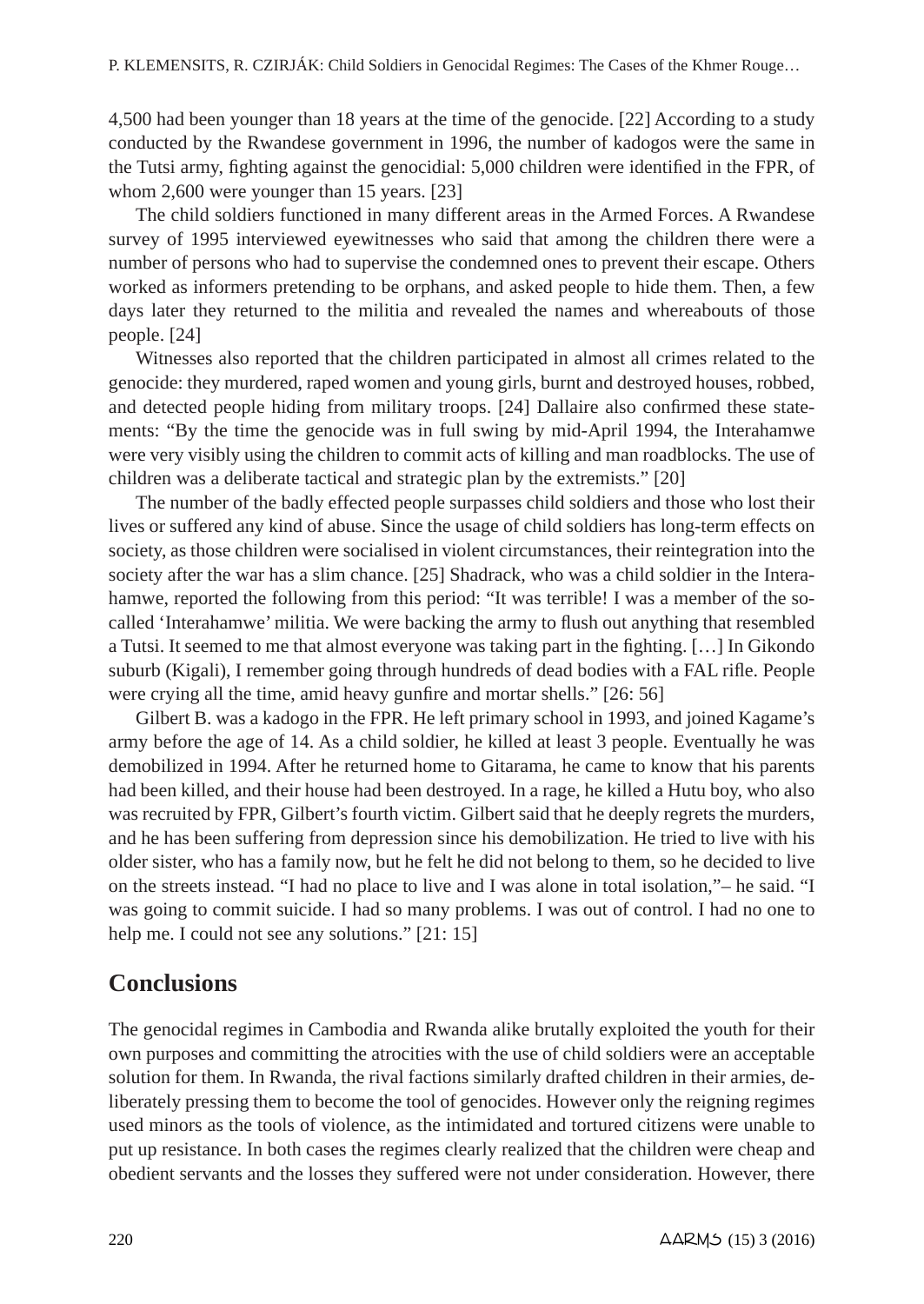is one distinction between Cambodia and Rwanda, for Pol Pot recruiting children (including little girls as well) was a core interest of the movement according to their extreme ideology. There was no such a policy for the Hutu Power only the scarce human resources led the regimes to this act. But it can be concluded without doubt, the children can be seen as perpetrators of the atrocities and victims of the regimes alike.

Unfortunately, at present there are still a lot of developing countries where the use of child soldiers is a common thing, so the international community has a lot to do to prevent the repetition of the Cambodian and Rwandan scenario.

### **References**

- [1] KIERNAN, B.: *The Pol Pot Regime: Race, Power, and Genocide in Cambodia under the Khmer Rouge, 1975–1979.* New Haven: Yale University Press, 2008.
- [2] UNHCR: *Genocide in Rwanda.* Glendale: United Human Rights Council, 2000. www. unitedhumanrights.org/genocide/genocide\_in\_rwanda.htm (Downloaded: 16 6 2016)
- [3] UNICEF: *The Paris Principles. Paris Principles and Guidelines on Children Associated with Armed Forces or Armed Groups.* New York: UNICEF, 2007. www.unicef.org/emerg/ files/ParisPrinciples310107English.pdf (Downloaded: 16 6 2016)
- [4] SZIJJ D.: Children in Armed Conflicts A general review of child soldiery, especially in the Democratic Republic of the Congo. *AARMS,* 9 2 (2010), 343–359.
- [5] CHANDLER, D.: *A History of Cambodia.* Boulder: Westview Press, 2000.
- [6] *The Khmer Rouge National Army: Order of Battle, January 1976.* New Haven: Yale University Cambodian Genocide Program, 1976. http://gsp.yale.edu/khmer-rouge-nationalarmy-order-battle-january-1976 (Downloaded: 16 6 2016)
- [7] VANNAK, H.: *The Khmer Rouge Division 703, From Victory to Self-destruction*. Phnom Penh: Documentation Center of Cambodia, 2003. http://citeseerx.ist.psu.edu/viewdoc/ download?doi=10.1.1.139.6706&rep=rep1&type=pdf (Downloaded: 16 6 2016)
- [8] PROCKNOW, G.: Khmer Rouge Pedagogy Indoctrinating Khmer Children for Violence. In. *Searching for the True. Magazine of the Documentation Center of Cambodia*. Special English Edition, Second Quarter, 2013.
- [9] PROCKNOW, G: *Khmer Rouge: Recruitment and Selection & Training and Development*. www.d.dccam.org/Projects/Genocide/pdf/KR\_ RecruitmentSelectionTrainingDevelopmentRetention.pdf (Downloaded: 16 6 2016)
- [10] ICRC: *People on War. Country Report Cambodia, ICRC Worldwide Consultation on the Rules of War.* Report by Greenberg Research Inc. Geneva: The International Committee of the Red Cross, 1999. www.icrc.org/eng/assets/files/other/cambodia.pdf (Downloaded: 16 6 2016)
- [11] SHORT, P.: *Pol Pot: Anatomy of a Nightmare.* New York: Henry Holt and Company, 2005.
- [12] KATZ, B. : Female Child Soldiers can be Victims of Abuse, Perpetrators of Violence. *The New York Times,* 4 8 (2015). http://nytlive.nytimes.com/womenintheworld/2015/08/04/ female-child-soldiers-can-be-victims-of-abuse-perpetrators-of-violence/ (Downloaded: 16 6 2016)
- [13] BARNITZ, L., PATH, H., CATALIA, R. F.: *Cambodia: Pol Pot's Legacy of Violence*. Youth Advocate Program International Resource Paper, Case Study, 2001. http://yapi.org/wpcontent/uploads/2014/01/report-cambodia1.pdf (Downloaded: 16 6 2016)